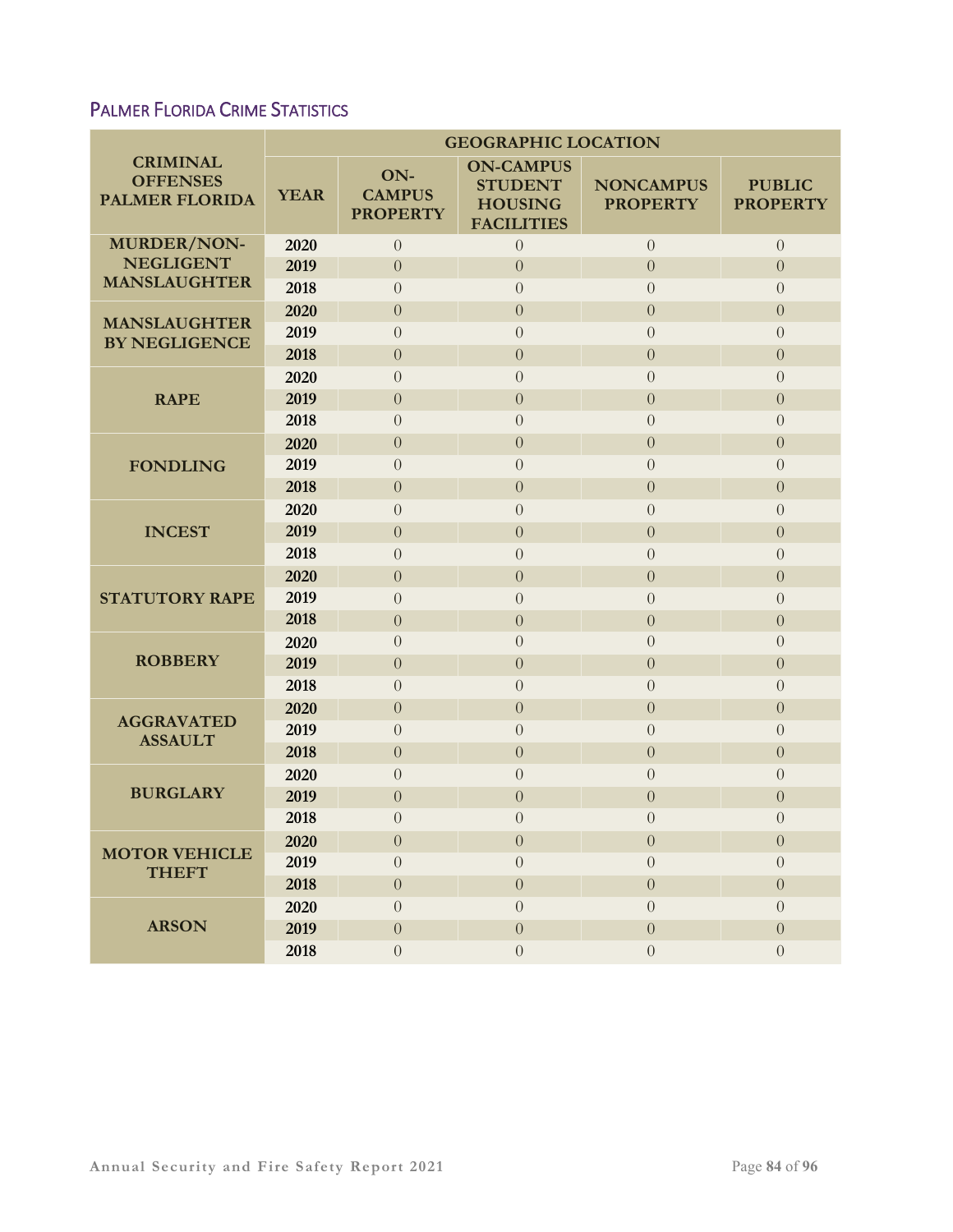| <b>ARRESTS AND</b>                                                         | <b>GEOGRAPHIC LOCATION</b>                                                                                                                                                                                          |                                         |                                                                           |                |                                     |                                  |  |  |  |
|----------------------------------------------------------------------------|---------------------------------------------------------------------------------------------------------------------------------------------------------------------------------------------------------------------|-----------------------------------------|---------------------------------------------------------------------------|----------------|-------------------------------------|----------------------------------|--|--|--|
| <b>DISCIPLINARY</b><br><b>REFERRALS</b><br><b>PALMER</b><br><b>FLORIDA</b> | <b>YEAR</b>                                                                                                                                                                                                         | ON-<br><b>CAMPUS</b><br><b>PROPERTY</b> | <b>ON-CAMPUS</b><br><b>STUDENT</b><br><b>HOUSING</b><br><b>FACILITIES</b> |                | <b>NONCAMPUS</b><br><b>PROPERTY</b> | <b>PUBLIC</b><br><b>PROPERTY</b> |  |  |  |
| <b>ARRESTS</b>                                                             |                                                                                                                                                                                                                     |                                         |                                                                           |                |                                     |                                  |  |  |  |
|                                                                            | 2020                                                                                                                                                                                                                | $\overline{0}$                          | $\theta$                                                                  |                | $\overline{0}$                      | $\overline{0}$                   |  |  |  |
| <b>WEAPONS</b>                                                             | 2019                                                                                                                                                                                                                | $\boldsymbol{0}$                        | $\theta$                                                                  |                | $\overline{0}$                      | $\overline{0}$                   |  |  |  |
|                                                                            | 2018                                                                                                                                                                                                                | $\overline{0}$                          | $\overline{0}$                                                            |                | $\overline{0}$                      | $\overline{0}$                   |  |  |  |
| <b>DRUG ABUSE</b>                                                          | 2020                                                                                                                                                                                                                | $\overline{0}$                          | $\overline{0}$                                                            |                | $\theta$                            | $\overline{0}$                   |  |  |  |
|                                                                            | 2019                                                                                                                                                                                                                | $\overline{0}$                          | $\overline{0}$                                                            |                | $\overline{0}$                      | $\overline{0}$                   |  |  |  |
|                                                                            | 2018                                                                                                                                                                                                                | $\boldsymbol{0}$                        | $\overline{0}$                                                            |                | $\theta$                            | $\overline{0}$                   |  |  |  |
| <b>LIQUOR LAW</b>                                                          | 2020                                                                                                                                                                                                                | $\overline{0}$                          | $\overline{0}$                                                            | $\overline{0}$ |                                     | $\overline{0}$                   |  |  |  |
|                                                                            | 2019                                                                                                                                                                                                                | $\boldsymbol{0}$                        | $\overline{0}$                                                            |                | $\overline{0}$                      | $\Omega$                         |  |  |  |
|                                                                            | 2018                                                                                                                                                                                                                | $\overline{0}$                          | $\overline{0}$                                                            |                | $\overline{0}$                      | $\overline{0}$                   |  |  |  |
| <b>DISCIPLINARY REFERRALS</b>                                              |                                                                                                                                                                                                                     |                                         |                                                                           |                |                                     |                                  |  |  |  |
| <b>WEAPONS</b>                                                             | 2020                                                                                                                                                                                                                | $\overline{0}$                          | $\overline{0}$                                                            | $\overline{0}$ |                                     | $\overline{0}$                   |  |  |  |
|                                                                            | 2019                                                                                                                                                                                                                | $\boldsymbol{0}$                        | $\overline{0}$                                                            |                | $\theta$                            | $\overline{0}$                   |  |  |  |
|                                                                            | 2018                                                                                                                                                                                                                | $\overline{0}$                          | $\overline{0}$                                                            |                | $\overline{0}$                      | $\overline{0}$                   |  |  |  |
| <b>DRUG ABUSE</b>                                                          | 2020                                                                                                                                                                                                                | $\boldsymbol{0}$                        | $\overline{0}$                                                            | $\overline{0}$ |                                     | $\overline{0}$                   |  |  |  |
|                                                                            | 2019                                                                                                                                                                                                                | $\overline{0}$                          | $\theta$                                                                  |                | $\overline{0}$                      | $\Omega$                         |  |  |  |
|                                                                            | 2018                                                                                                                                                                                                                | $\boldsymbol{0}$                        | $\overline{0}$                                                            |                | $\overline{0}$                      | $\overline{0}$                   |  |  |  |
|                                                                            | 2020                                                                                                                                                                                                                | $\overline{0}$                          | $\overline{0}$                                                            |                | $\overline{0}$                      | $\Omega$                         |  |  |  |
| <b>LIQUOR LAW</b>                                                          | 2019                                                                                                                                                                                                                | $\overline{0}$                          | $\overline{0}$                                                            |                | $\overline{0}$                      | $\overline{0}$                   |  |  |  |
|                                                                            | 2018                                                                                                                                                                                                                | $\overline{0}$                          | $\overline{0}$                                                            |                | $\overline{0}$                      | $\overline{0}$                   |  |  |  |
| <b>VAWA</b>                                                                | <b>GEOGRAPHIC LOCATION</b>                                                                                                                                                                                          |                                         |                                                                           |                |                                     |                                  |  |  |  |
| <b>OFFENSES</b><br><b>PALMER</b><br><b>FLORIDA</b>                         | <b>YEAR</b>                                                                                                                                                                                                         | ON-<br><b>CAMPUS</b><br><b>PROPERTY</b> | <b>ON-CAMPUS</b><br><b>STUDENT</b><br><b>HOUSING</b><br><b>FACILITIES</b> |                | <b>NONCAMPUS</b><br><b>PROPERTY</b> | <b>PUBLIC</b><br><b>PROPERTY</b> |  |  |  |
| <b>DOMESTIC</b><br><b>VIOLENCE</b>                                         | 2020                                                                                                                                                                                                                | $\overline{0}$                          | $\overline{0}$                                                            | $\overline{0}$ |                                     | $\overline{0}$                   |  |  |  |
|                                                                            | 2019                                                                                                                                                                                                                | $\boldsymbol{0}$                        | $\overline{0}$                                                            | $\theta$       |                                     | $\overline{0}$                   |  |  |  |
|                                                                            | 2018                                                                                                                                                                                                                | $\boldsymbol{0}$                        | $\overline{0}$                                                            | $\theta$       |                                     | $\overline{0}$                   |  |  |  |
| <b>DATING</b><br><b>VIOLENCE</b>                                           | 2020                                                                                                                                                                                                                | $\Omega$                                | $\theta$                                                                  | $\Omega$       |                                     | $\Omega$                         |  |  |  |
|                                                                            | 2019                                                                                                                                                                                                                | $\overline{0}$                          | $\overline{0}$                                                            | $\overline{0}$ |                                     | $\overline{0}$                   |  |  |  |
|                                                                            | 2018                                                                                                                                                                                                                | $\boldsymbol{0}$                        | $\overline{0}$                                                            | $\overline{0}$ |                                     | $\boldsymbol{0}$                 |  |  |  |
| <b>STALKING</b>                                                            | 2020                                                                                                                                                                                                                | $\theta$                                | $\theta$                                                                  | $\theta$       |                                     | $\Omega$                         |  |  |  |
|                                                                            | 2019                                                                                                                                                                                                                | $\theta$                                | $\overline{0}$                                                            |                | $\theta$                            | $\overline{0}$                   |  |  |  |
|                                                                            | 2018                                                                                                                                                                                                                | $\overline{0}$                          | $\overline{0}$                                                            |                | $\Omega$                            | $\Omega$                         |  |  |  |
| <b>UNFOUNDED</b><br><b>CRIMES</b>                                          | <b>YEAR</b>                                                                                                                                                                                                         |                                         |                                                                           |                |                                     |                                  |  |  |  |
| <b>FLORIDA</b><br><b>CAMPUS</b>                                            | 2018                                                                                                                                                                                                                |                                         | 2019                                                                      |                | 2020                                |                                  |  |  |  |
|                                                                            |                                                                                                                                                                                                                     | $\overline{0}$                          | $\theta$                                                                  |                |                                     | $\overline{0}$                   |  |  |  |
| <b>TOTAL</b><br><b>UNFOUNDED</b><br><b>CRIMES</b>                          | If a reported crime is investigated by law enforcement authorities and found to<br>be false or baseless, the crime is unfounded. Only by sworn or commissioned<br>by law enforcement personnel may unfound a crime. |                                         |                                                                           |                |                                     |                                  |  |  |  |